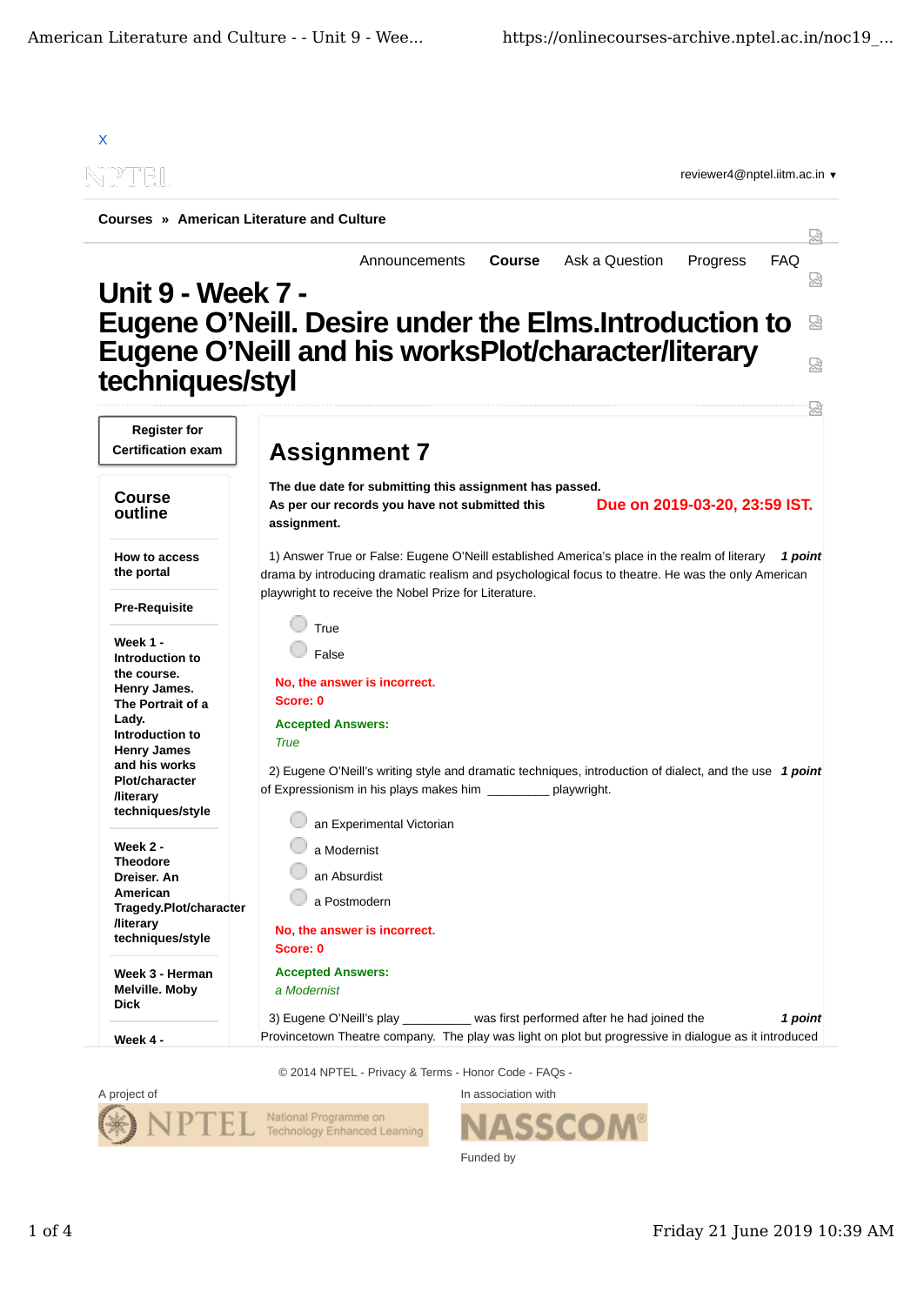## American Literature and Culture - - Unit 9 - Wee...

| techniques/style                                   | No, the answer is incorrect.                                                                                                                                |
|----------------------------------------------------|-------------------------------------------------------------------------------------------------------------------------------------------------------------|
| <b>Week 5 -</b>                                    | Score: 0<br>ce De                                                                                                                                           |
| American                                           | <b>Accepted Answers:</b>                                                                                                                                    |
| Romanticism                                        | <b>Bound East for Cardiff</b>                                                                                                                               |
| Edgar Allan Poe.<br>"Annabel Lee" /                | 1 point<br>4) O'Neill was one of the pioneers of Expressionism on American stage. In<br>he                                                                  |
| Lillian Hellman.                                   | employed Expressionistic devices. The production of this play was noted for having an African-                                                              |
| The Children's                                     | American lead which was something new in American theatre and opened the way for African-                                                                   |
| HourPlot/character                                 | American actors in theatre and musicals.<br>닯                                                                                                               |
| <b><i><u>Iliterary</u></i></b><br>techniques/style |                                                                                                                                                             |
|                                                    | <b>Emperor Jones</b><br>요                                                                                                                                   |
| Week - 6 - Arthur<br><b>Miller, A View</b>         | Long Day's Journey Into Night                                                                                                                               |
| from the                                           | 요<br>Desire Under the Elms                                                                                                                                  |
| Bridge.Plot/character                              | None of the above                                                                                                                                           |
| <b>/literary</b><br>techniques/style               | 요<br>No, the answer is incorrect.                                                                                                                           |
|                                                    | Score: 0                                                                                                                                                    |
| Week 7 - Eugene                                    | 쩒<br><b>Accepted Answers:</b>                                                                                                                               |
| O'Neill. Desire<br>under the                       | <b>Emperor Jones</b>                                                                                                                                        |
| <b>Elms.Introduction</b>                           |                                                                                                                                                             |
| to Eugene                                          | 5) In Expressionist theatre portray life the way one or more characters perceive it<br>1 point<br>which maybe radically different from what life really is. |
| O'Neill and his<br>worksPlot/character             |                                                                                                                                                             |
| <b><i><u>Iliterary</u></i></b>                     | actions and dialogues                                                                                                                                       |
| techniques/styl                                    | costume and stage-setting                                                                                                                                   |
| Lecture 32-                                        | classical piano and violin music is used to                                                                                                                 |
| Eugene O'Neill                                     |                                                                                                                                                             |
| : An<br>Introduction                               | None of the above                                                                                                                                           |
| Lecture 33 -                                       | No, the answer is incorrect.                                                                                                                                |
| Eugene O'Neill                                     | Score: 0                                                                                                                                                    |
| : Desire Under<br>the Elms                         | <b>Accepted Answers:</b>                                                                                                                                    |
|                                                    | actions and dialogues                                                                                                                                       |
| Quiz:<br>Assignment 7                              | 6) While studying in Princeton University, O'Neill got completely absorbed in the works of<br>1 point                                                       |
| $\blacksquare$ Week - 7                            | Nietzsche, Strindberg and<br>and all these writers had a profound influence in his writing.                                                                 |
| Feedback Form                                      | <b>Tennessee Williams</b>                                                                                                                                   |
|                                                    | <b>Marcel Proust</b>                                                                                                                                        |
| Week 8 - Edith<br><b>Wharton. The</b>              |                                                                                                                                                             |
| Age of                                             | Jack London                                                                                                                                                 |
| Innocence.<br><b>Plot/character</b>                | Konstantin Stanislavski                                                                                                                                     |
| <b><i><u>Iliterary</u></i></b>                     | No, the answer is incorrect.                                                                                                                                |
| techniques/style                                   | Score: 0                                                                                                                                                    |
| Week 9 - Edith                                     | <b>Accepted Answers:</b>                                                                                                                                    |
| <b>Wharton. The</b>                                | <b>Jack London</b>                                                                                                                                          |
| Age of                                             | 7) O'Neill's play <b>State State Was based on the Greek myth of Oresteia.</b> The play includes<br>1 point                                                  |
| Innocence.                                         | the dark theme of the love that daughters feel for their fathers and the subsequent hatred for their                                                        |
| Week 10 - Edith                                    | mothers.                                                                                                                                                    |
| <b>Wharton. The</b>                                | Mourning Becomes Electra                                                                                                                                    |
| Age of<br><b>Innocence</b>                         |                                                                                                                                                             |
|                                                    | The Iceman Cometh                                                                                                                                           |
| Week 11 - Edith                                    | A Moon for the Misbegotten                                                                                                                                  |
| <b>Wharton: The</b><br>Age of                      | Desire Under the Elms                                                                                                                                       |
| Innocence                                          | No, the answer is incorrect.                                                                                                                                |
|                                                    | Score: 0                                                                                                                                                    |
| <b>Week 12 -</b>                                   |                                                                                                                                                             |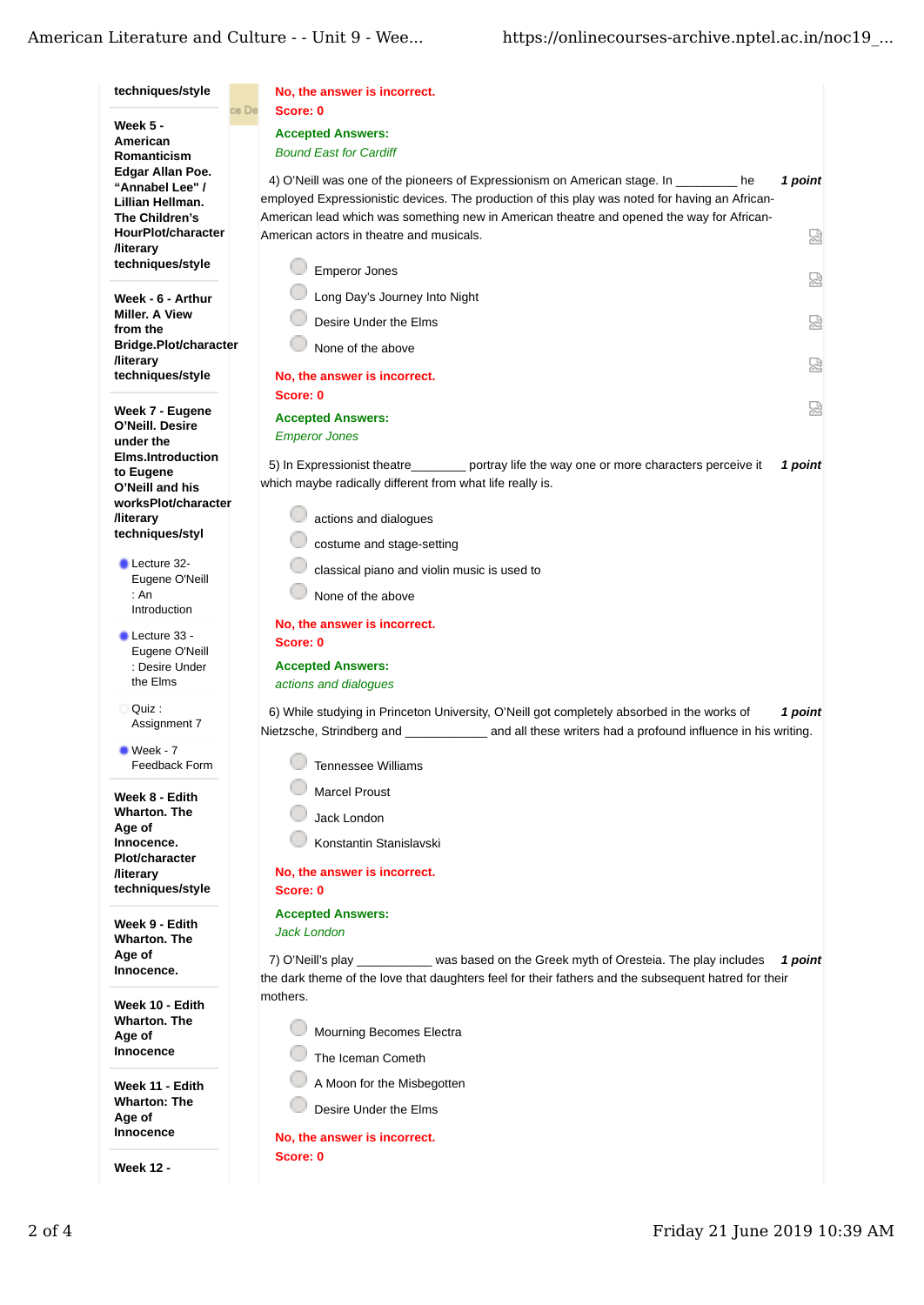| Christopher<br><b>Hitchens:</b><br>Jewish Power, | <b>Accepted Answers:</b><br><b>Mourning Becomes Electra</b>                                                                         |   |
|--------------------------------------------------|-------------------------------------------------------------------------------------------------------------------------------------|---|
| Jewish Peril                                     | 8) ______________ is O'Neill's most autobiographical play. The protagonists of the play, the<br>1 point                             |   |
|                                                  | Tyrones face similar challenges that the O'Neill's faced.                                                                           |   |
| Download<br><b>Videos</b>                        | Long Day's Journey Into Night                                                                                                       |   |
| <b>Text Transcripts</b>                          | Desire Under the Elms                                                                                                               |   |
|                                                  | Mourning Becomes Electra                                                                                                            | 얺 |
| <b>Interaction</b><br><b>Session</b>             | <b>Bound East for Cardiff</b>                                                                                                       |   |
|                                                  |                                                                                                                                     | 恳 |
|                                                  | No, the answer is incorrect.<br>Score: 0                                                                                            | 얺 |
|                                                  | <b>Accepted Answers:</b>                                                                                                            |   |
|                                                  | Long Day's Journey Into Night                                                                                                       | 닯 |
|                                                  | 9) Answer True or False: O'Neill's play Desire Under the Elms does not conform to the theory 1 point                                |   |
|                                                  | of naturalism.                                                                                                                      | 덣 |
|                                                  | True                                                                                                                                |   |
|                                                  | False                                                                                                                               |   |
|                                                  | No, the answer is incorrect.                                                                                                        |   |
|                                                  | Score: 0                                                                                                                            |   |
|                                                  | <b>Accepted Answers:</b>                                                                                                            |   |
|                                                  | False                                                                                                                               |   |
|                                                  | 10D'Neill's play Desire Under the Elms is influenced by Greek plays in that we see the<br>1 point                                   |   |
|                                                  | employment of __________, consists of minimal characters and is Greek in construction with regards to<br>the structure of the play. |   |
|                                                  |                                                                                                                                     |   |
|                                                  | noble and royal characters                                                                                                          |   |
|                                                  | choric characters                                                                                                                   |   |
|                                                  | spectacle                                                                                                                           |   |
|                                                  | background music                                                                                                                    |   |
|                                                  | No, the answer is incorrect.<br>Score: 0                                                                                            |   |
|                                                  | <b>Accepted Answers:</b>                                                                                                            |   |
|                                                  | choric characters                                                                                                                   |   |
|                                                  | Previous Page<br>End                                                                                                                |   |